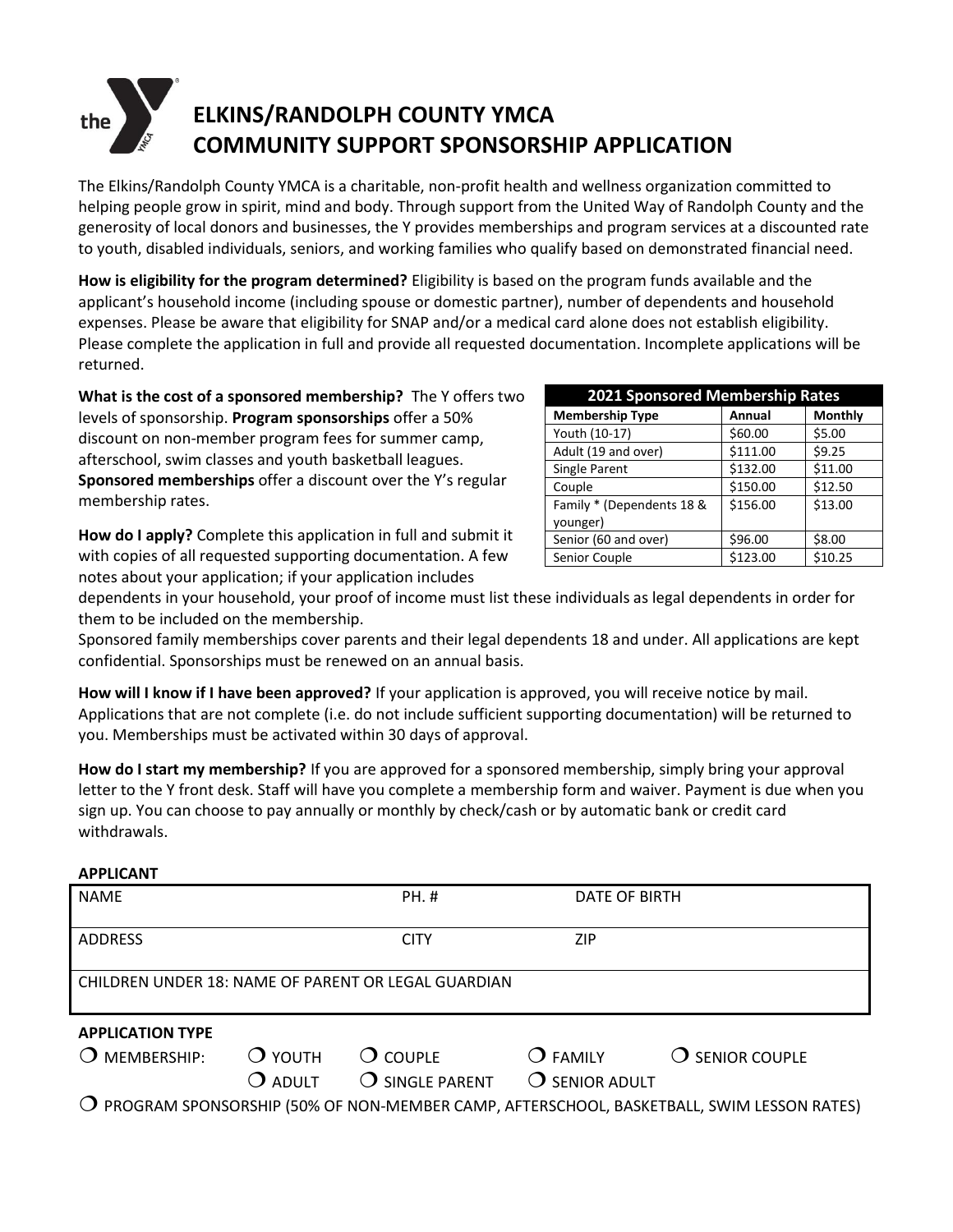**ADDITIONAL HOUSEHOLD MEMBERS** *Sponsored family memberships cover parents and their legal dependents 18 and under.* 

| <b>NAME</b> | <b>RELATIONSHIP</b> | <b>DOB</b> | <b>GENDER</b> |
|-------------|---------------------|------------|---------------|
|             |                     |            |               |
|             |                     |            |               |
|             |                     |            |               |
|             |                     |            |               |
|             |                     |            |               |
|             |                     |            |               |
|             |                     |            |               |

#### **1) ARE YOU CURRENTLY EMPLOYED?**

 $\circ$   $\rightarrow$  ATTACH LAST TWO PAYSTUBS FROM EMPLOYER AND COMPLETE INFORMATION BELOW:

| NAME OF CURRENT EMPLOYER:    |              | START DATE: |          |  |
|------------------------------|--------------|-------------|----------|--|
| <b>POSITION HELD:</b>        | RATE OF PAY: | HR OR       | ANNUALLY |  |
| # OF HOURS WORKED EACH WEEK: |              |             |          |  |

 $\bigcirc$  NO  $\rightarrow$  COMPLETE INFORMATION BELOW:

| NAME OF LAST EMPLOYER:       |  | <b>POSITION HELD:</b> |       |          |  |
|------------------------------|--|-----------------------|-------|----------|--|
| <b>EMPLOYMENT DATES:</b>     |  | RATE OF PAY:          | HR OR | ANNUALLY |  |
| # OF HOURS WORKED EACH WEEK: |  |                       |       |          |  |

# **2) IF UNEMPLOYED, DO YOU CURRENTLY COLLECT UNEMPLOYMENT COMPENSATION?**

- $\circ$  YES  $\rightarrow$  ATTACH A COPY OF YOUR ELIGIBILITY LETTER DETAILING BENEFITS
- $O$  NO

#### **3) IS YOUR SPOUSE/DOMESTIC PARTNER CURRENTLY EMPLOYED?**

 $\bigcirc$  YES  $\rightarrow$  ATTACH LAST TWO PAYSTUBS FROM EMPLOYER AND COMPLETE INFORMATION BELOW:

NAME OF CURRENT EMPLOYER: \_\_\_\_\_\_\_\_\_\_\_\_\_\_\_\_\_\_\_\_\_\_\_\_\_ START DATE: \_\_\_\_\_\_\_\_\_\_\_\_\_\_\_\_\_\_\_\_\_\_\_\_ POSITION HELD: \_\_\_\_\_\_\_\_\_\_\_\_\_\_\_\_\_\_\_\_\_\_\_\_\_\_\_\_\_\_\_ RATE OF PAY: \_\_\_\_\_\_\_\_\_\_ HR OR \_\_\_\_\_\_\_\_\_ ANNUALLY # OF HOURS WORKED EACH WEEK:

 $\bigcirc$  NO  $\rightarrow$  IF UNEMPLOYED AND COLLECTING UNEMPLOYMENT COMPENSATION, ATTACH A COPY OF ELIGIBILITY LETTER DETAILING BENEFITS AND COMPLETE INFORMATION BELOW:

NAME OF LAST EMPLOYER: \_\_\_\_\_\_\_\_\_\_\_\_\_\_\_\_\_\_\_\_\_\_\_\_\_\_\_\_ POSITION HELD: \_\_\_\_\_\_\_\_\_\_\_\_\_\_\_\_\_\_\_\_\_\_\_\_\_\_\_ EMPLOYMENT DATES: \_\_\_\_\_\_\_\_\_\_\_ TO \_\_\_\_\_\_\_\_\_\_\_ RATE OF PAY: \_\_\_\_\_\_\_\_\_\_ HR OR \_\_\_\_\_\_\_\_\_ ANNUALLY # OF HOURS WORKED EACH WEEK:

# **4) DID YOU OR ANY HOUSEHOLD MEMBER FILE A TAX RETURN LAST YEAR?**

- $\circ$  YES  $\rightarrow$  IF YES, ATTACH COPY OF THE 1<sup>ST</sup> PAGE OF YOUR MOST RECENT TAX RETURN WITH A COPY OF ALL W2S TO SUPPORT INCOME
- $\bigcirc$  NO  $\rightarrow$  ATTACH A COPY OF ALL W-2S ISSUED FROM EMPLOYMENT DURING THE LAST YEAR

# **5) DO YOU OWN OR RENT YOUR HOME?**

- O OWN  $\rightarrow$  WHAT IS THE MONTHLY COST OF YOUR MORTGAGE PAYMENT:
- O RENT  $\rightarrow$  WHAT IS YOUR MONTHLY RENT:  $\rightarrow$  ATTACH A COPY OF YOUR RENTAL AGREEMENT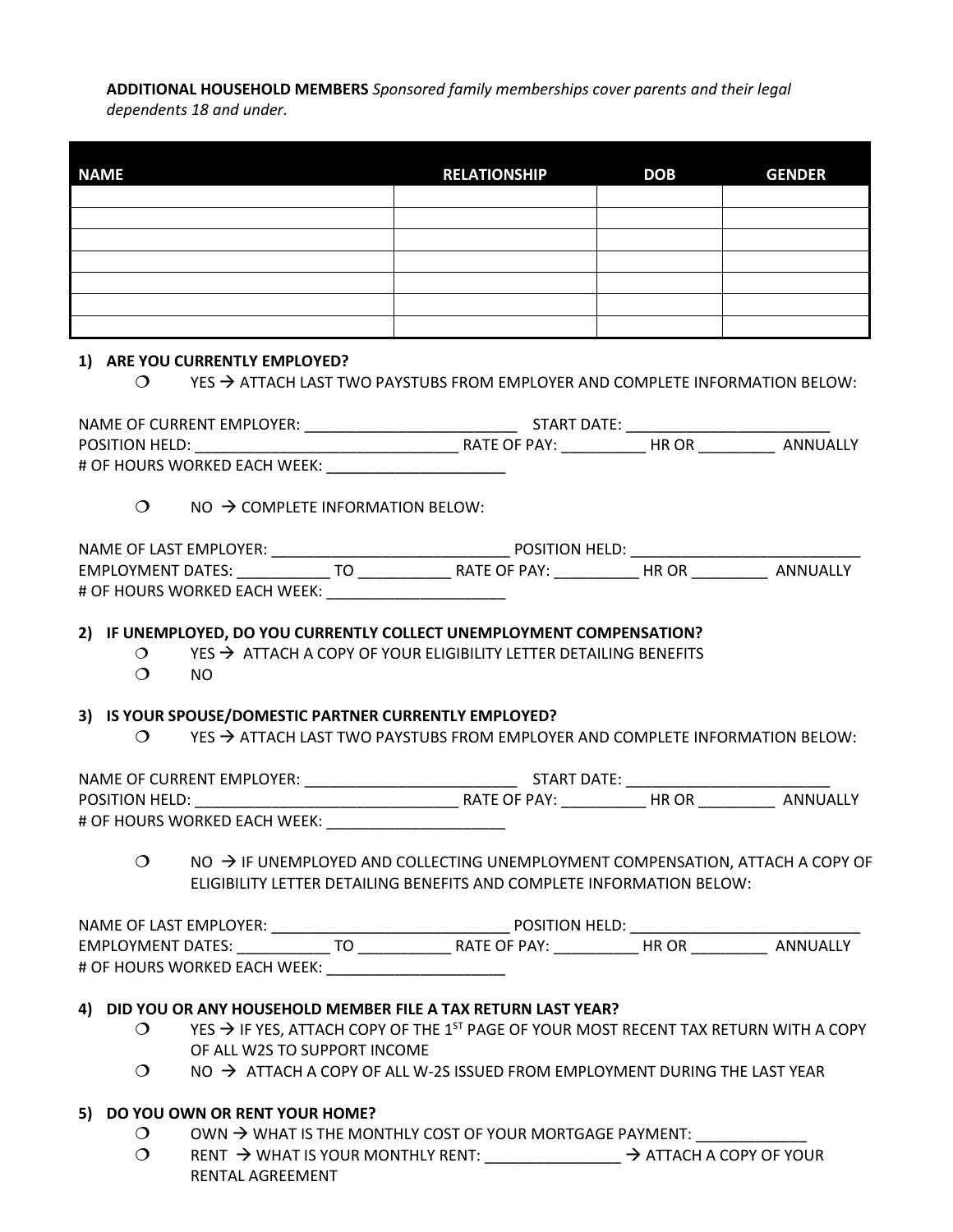#### **DO YOU OR ANY HOUSEHOLD MEMBER RECEIVE RENT ASSISTANCE?**

- $\overline{O}$  YES  $\rightarrow$  ATTACH A COPY OF YOUR ELIGIBILITY LETTER DETAILING BENEFITS
- $O$  NO
- **6) DO YOU OR ANY HOUSEHOLD MEMBER RECEIVE SNAP BENEFITS?**
	- $\circ$  YES  $\rightarrow$  ATTACH A COPY OF YOUR ELIGIBILITY LETTER DETAILING BENEFITS
	- $O$  NO

#### **7) DO YOU OR ANY HOUSEHOLD MEMBER RECEIVE SSI DISABILITY?**

- $\circ$  YES  $\rightarrow$  IF YES, ATTACH A COPY OF YOUR ELIGIBILITY LETTER DETAILING BENEFITS
- $O$  NO
- **8) IF YOU OR ANY HOUSEHOLD MEMBER IS RETIRED, DO YOU RECEIVE A PENSION, VETERAN BENEFITS OR ANY OTHER INCOME?**
	- $\bigcirc$  YES  $\rightarrow$  WHAT IS THE AMOUNT AND SOURCE OF THE INCOME:
		- IF YES, ATTACH DOCUMENTATION DETAILING SUPPORT AMOUNT
	- $O$  NO

# **9) DO YOU OR ANY HOUSEHOLD MEMBER RECEIVE SPOUSAL OR CHILD SUPPORT PAYMENTS?**

- $O$  YES  $\rightarrow$  IF YES, ATTACH DOCUMENTATION DETAILING SUPPORT AMOUNT
- $O$  NO

# **10) DO YOU HAVE ANY OTHER SOURCES OF INCOME E.G. RENTAL INCOME, SELF-EMPLOYMENT INCOME, STUDENT LOAN INCOME, ETC.**

- $\bigcirc$  YES  $\rightarrow$  WHAT IS THE AMOUNT AND SOURCE OF THE INCOME:
- $O$  NO

#### **APPLICANT HOUSEHOLD INCOME AND EXPENSE INFORMATION (RECORD AMOUNTS PAID EACH MONTH)**

|                                 |                  | OTHER HOUSEHOLD | PROOF OF INCOME   |
|---------------------------------|------------------|-----------------|-------------------|
| MONTHLY INCOME                  | <b>APPLICANT</b> | <b>MEMBERS</b>  | ATTACHED (YES/NO) |
| <b>WAGES FROM EMPLOYMENT</b>    | \$               | \$              |                   |
| UNEMPLOYMENT COMPENSATION       | \$               | \$              |                   |
| <b>RENT ASSISTANCE</b>          | \$               | \$              |                   |
| <b>SNAP</b>                     | \$               | \$              |                   |
| <b>SSI DISABILITY</b>           | \$               | \$              |                   |
| <b>SSI RETIREMENT</b>           | \$               | \$              |                   |
| CHILD/ALIMONY SUPPORT           | \$               | \$              |                   |
| OTHER SOURCES OF INCOME (PLEASE | \$               | \$              |                   |
| LIST):                          |                  |                 |                   |
|                                 |                  |                 |                   |
|                                 |                  |                 |                   |
|                                 |                  |                 |                   |
|                                 |                  |                 |                   |
| <b>TOTAL</b>                    | \$               | \$              |                   |